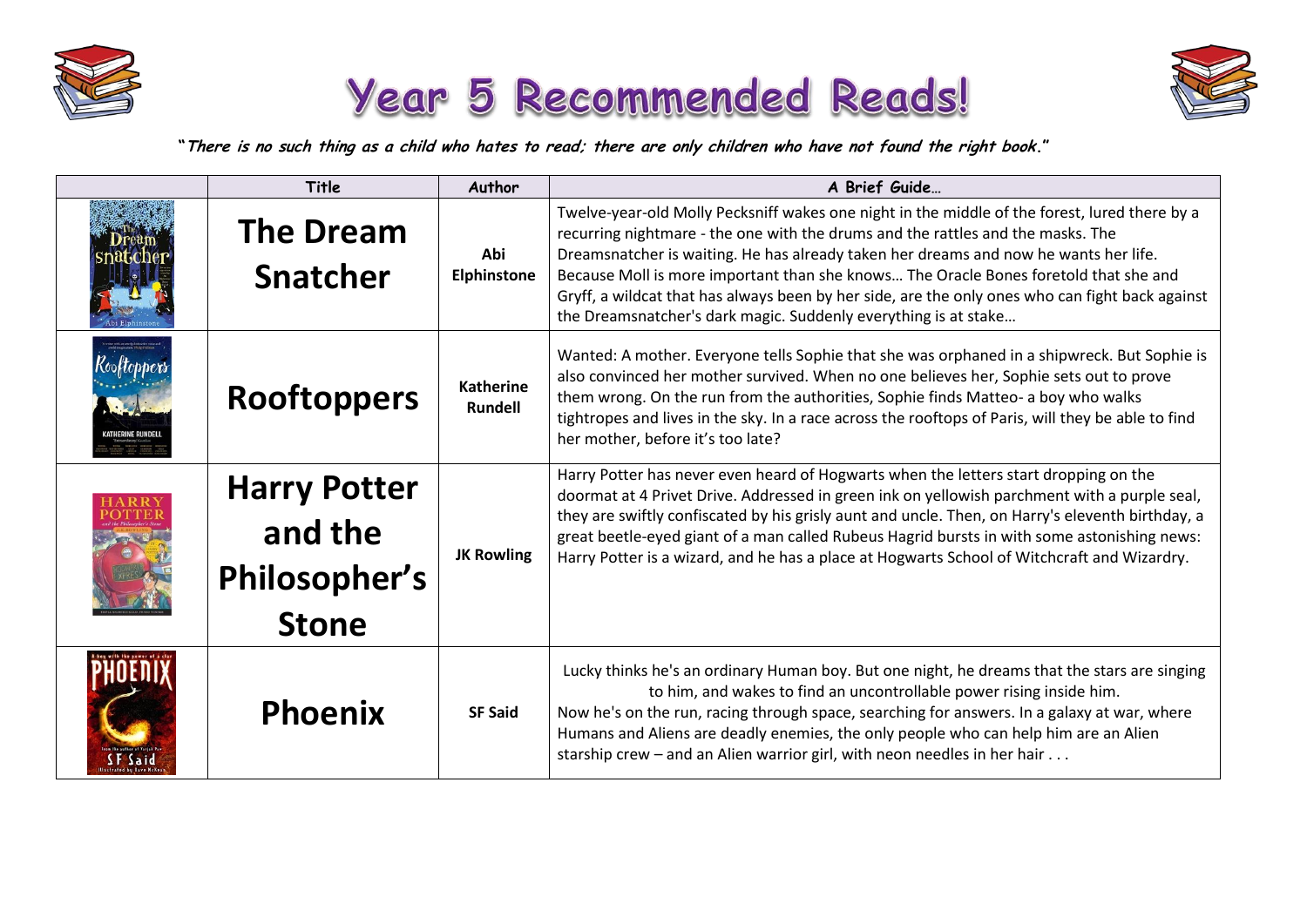| Cosmic                                                     | <b>Frank</b><br>Cottrell-<br><b>Bryce</b> | Liam is too big for his boots. And his football strip. And his school blazer. But being super-sized<br>height-wise has its advantages: he's the only eleven-year-old to ever ride the G-force-defying<br>Cosmic rollercoaster - or to be offered the chance to drive a Porsche. Long-legged Liam makes<br>a giant leap for boy-kind by competing with a group of adults for the chance to go into space.<br>Is Liam the best boy for the job? Sometimes being big isn't all about being a grown-up. |
|------------------------------------------------------------|-------------------------------------------|-----------------------------------------------------------------------------------------------------------------------------------------------------------------------------------------------------------------------------------------------------------------------------------------------------------------------------------------------------------------------------------------------------------------------------------------------------------------------------------------------------|
| <b>Dragon Rider</b>                                        | Cornelia<br><b>Funke</b>                  | Firedrake, a brave young dragon, embarks on a magical journey to find the legendary place<br>where silver dragons can live in peace for ever. Along the way, he discovers extraordinary new<br>friends and a courage he never knew he had. But the greatest enemy of all is never far behind<br>- a heartless monster intent on destroying the last dragons on earth                                                                                                                                |
| <b>The House</b><br>with Chicken<br><b>Legs</b>            | Sophie<br>Anderson                        | My house has chicken legs. Two or three times a year, without warning, it stands up. In the<br>middle of the night and walks away from where we've been living.                                                                                                                                                                                                                                                                                                                                     |
| <b>The Many</b><br><b>Worlds of</b><br><b>Albie Bright</b> | Christopher<br>Edge                       | How far would you go to change your world?                                                                                                                                                                                                                                                                                                                                                                                                                                                          |